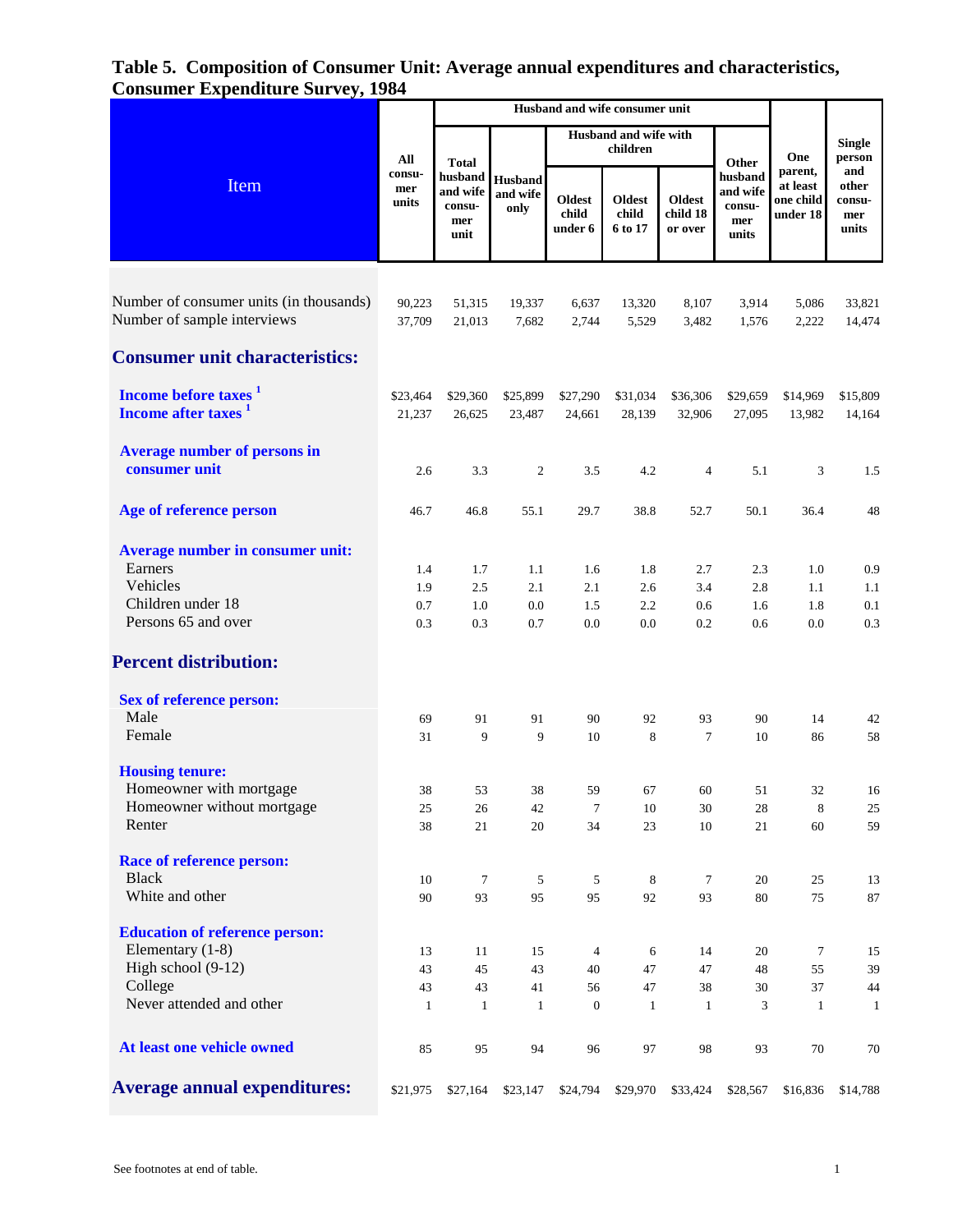### **Table 5. Composition of Consumer Unit: Average annual expenditures and characteristics, Consumer Expenditure Survey, 1984- Continued**  $\overline{\phantom{0}}$  $\overline{\phantom{a}}$

| maxmax                                |                        |                                              | Husband and wife consumer unit     |                                   |                                   |                                      |                                               |                                              |                                        |
|---------------------------------------|------------------------|----------------------------------------------|------------------------------------|-----------------------------------|-----------------------------------|--------------------------------------|-----------------------------------------------|----------------------------------------------|----------------------------------------|
| Item                                  | All                    | <b>Total</b>                                 |                                    |                                   | Husband and wife with<br>children |                                      | Other                                         | One                                          | <b>Single</b><br>person                |
|                                       | consu-<br>mer<br>units | husband<br>and wife<br>consu-<br>mer<br>unit | <b>Husband</b><br>and wife<br>only | <b>Oldest</b><br>child<br>under 6 | <b>Oldest</b><br>child<br>6 to 17 | <b>Oldest</b><br>child 18<br>or over | husband<br>and wife<br>consu-<br>mer<br>units | parent,<br>at least<br>one child<br>under 18 | and<br>other<br>consu-<br>mer<br>units |
| Food                                  | 3,290                  | 4,099                                        | 3,140                              | 3,482                             | 4,863                             | 5,328                                | 4,786                                         | 2,634                                        | 2,111                                  |
| Food at home                          | 1,970                  | 2,511                                        | 1,791                              | 2,279                             | 2,972                             | 3,293                                | 3,319                                         | 1,723                                        | 1,147                                  |
| Cereals and bakery products           | 262                    | 333                                          | 230                                | 310                               | 405                               | 431                                  | 432                                           | 242                                          | 154                                    |
| Cereals and cereal products           | 84                     | 107                                          | 67                                 | 105                               | 141                               | 131                                  | 136                                           | 97                                           | 46                                     |
| <b>Bakery</b> products                | 178                    | 226                                          | 163                                | 205                               | 264                               | 300                                  | 296                                           | 145                                          | 108                                    |
| Meats, poultry, fish, and eggs        | 586                    | 752                                          | 528                                | 590                               | 884                               | 1,083                                | 1,016                                         | 550                                          | 327                                    |
| <b>Beef</b>                           | 199                    | 257                                          | 188                                | 208                               | 299                               | 373                                  | 301                                           | 191                                          | 109                                    |
| Pork                                  | 119                    | 154                                          | 109                                | 116                               | 189                               | 207                                  | 221                                           | 112                                          | 62                                     |
| Other meats                           | 81                     | 105                                          | 69                                 | 89                                | 122                               | 158                                  | 146                                           | 72                                           | $44$                                   |
| Poultry                               | 85                     | 105                                          | 75                                 | 87                                | 129                               | 125                                  | 157                                           | 91                                           | 52                                     |
| Fish and seafood                      | 67                     | 86                                           | 55                                 | 53                                | 94                                | 163                                  | 118                                           | 47                                           | 38                                     |
| Eggs                                  | 35                     | 44                                           | 31                                 | 37                                | 51                                | 57                                   | 72                                            | 37                                           | 22                                     |
| Dairy products                        | 253                    | 323                                          | 219                                | 309                               | 401                               | 414                                  | 403                                           | 224                                          | 146                                    |
| Fresh milk and cream                  | 128                    | 161                                          | 98                                 | 165                               | 207                               | 205                                  | 217                                           | 129                                          | 74                                     |
| Other dairy products                  | 125                    | 162                                          | 121                                | 144                               | 195                               | 209                                  | 186                                           | 95                                           | 72                                     |
| Fruits and vegetables                 | 313                    | 395                                          | 317                                | 342                               | 440                               | 490                                  | 532                                           | 252                                          | 193                                    |
| Fresh fruits                          | 93                     | 119                                          | 104                                | 92                                | 122                               | 151                                  | 168                                           | 64                                           | 58                                     |
| Fresh vegetables                      | 92                     | 114                                          | 93                                 | 89                                | 125                               | 148                                  | 155                                           | 76                                           | 58                                     |
| Processed fruits                      | 72                     | 91                                           | 69                                 | 92                                | 107                               | 106                                  | 116                                           | 61                                           | 43                                     |
| Processed vegetables                  | 56                     | 71                                           | 51                                 | 70                                | 86                                | 85                                   | 93                                            | 52                                           | 34                                     |
| Other food at home                    | 526                    | 667                                          | 457                                | 697                               | 792                               | 826                                  | 899                                           | 446                                          | 313                                    |
| Sugar and other sweets                | 74                     | 94                                           | 65                                 | 90                                | 114                               | 119                                  | 127                                           | 60                                           | 44                                     |
| Fats and oils                         | 56                     | 70                                           | 51                                 | 64                                | 84                                | 88                                   | 85                                            | 46                                           | 34                                     |
| Miscellaneous foods                   | 218                    | 281                                          | 176                                | 355                               | 334                               | 326                                  | 401                                           | 179                                          | 123                                    |
| Nonalcoholic beverages                | 178                    | 222                                          | 165                                | 188                               | 260                               | 294                                  | 287                                           | 161                                          | 112                                    |
| Food prep by cu, out-of-town trips    | 30                     | 42                                           | 39                                 | 30                                | 50                                | 47                                   | 36                                            | 9                                            | 14                                     |
| Food away from home                   | 1,320                  | 1,588                                        | 1,349                              | 1,203                             | 1,891                             | 2,035                                | 1,467                                         | 910                                          | 964                                    |
| <b>Alcoholic beverages</b>            | 275                    | 303                                          | 292                                | 233                               | 257                               | 401                                  | 448                                           | 134                                          | 254                                    |
| <b>Housing</b>                        | 6,674                  | 8,043                                        | 7,091                              | 8,548                             | 9,158                             | 8,216                                | 7,729                                         | 5,791                                        | 4,718                                  |
| Shelter                               | 3,489                  | 4,045                                        | 3,585                              | 4,622                             | 4,674                             | 3,826                                | 3,649                                         | 3,130                                        | 2,699                                  |
| Owned dwellings                       | 2,062                  | 2,816                                        | 2,366                              | 3,199                             | 3,320                             | 2,850                                | 2,601                                         | 1,364                                        | 1,023                                  |
| Mortgage interest and charges         | 1,251                  | 1,779                                        | 1,246                              | 2,529                             | 2,365                             | 1,596                                | 1,530                                         | 954                                          | 493                                    |
| Property taxes                        | 421                    | 542                                          | 557                                | 325                               | 521                               | 687                                  | 607                                           | 205                                          | 271                                    |
| Maintenance, repairs, insurance,      |                        |                                              |                                    |                                   |                                   |                                      |                                               |                                              |                                        |
| other expenses                        | 390                    | 495                                          | 564                                | 346                               | 433                               | 566                                  | 464                                           | 204                                          | 260                                    |
| Rented dwellings                      | 1,070                  | 767                                          | 729                                | 1,167                             | 865                               | 407                                  | 696                                           | 1,536                                        | 1,460                                  |
| Other lodging                         | 357                    | 462                                          | 490                                | 256                               | 490                               | 569                                  | 352                                           | 230                                          | 216                                    |
| Utilities, fuels, and public services | 1,638                  | 1,965                                        | 1,711                              | 1,637                             | 2,145                             | 2,402                                | 2,254                                         | 1,506                                        | 1,162                                  |
| Natural gas                           | 297                    | 346                                          | 303                                | 230                               | 366                               | 469                                  | 430                                           | 307                                          | 220                                    |
| Electricity                           | 629                    | 791                                          | 677                                | 686                               | 890                               | 946                                  | 874                                           | 563                                          | 394                                    |
| Fuel oil and other fuels              | 140                    | 167                                          | 171                                | 111                               | 167                               | 195                                  | 189                                           | 82                                           | 106                                    |
| Telephone services                    | 435                    | 485                                          | 415                                | 466                               | 510                               | 587                                  | 563                                           | 430                                          | 360                                    |
| Water and other public services       | 138                    | 176                                          | 145                                | 144                               | 211                               | 205                                  | 197                                           | 125                                          | $82\,$                                 |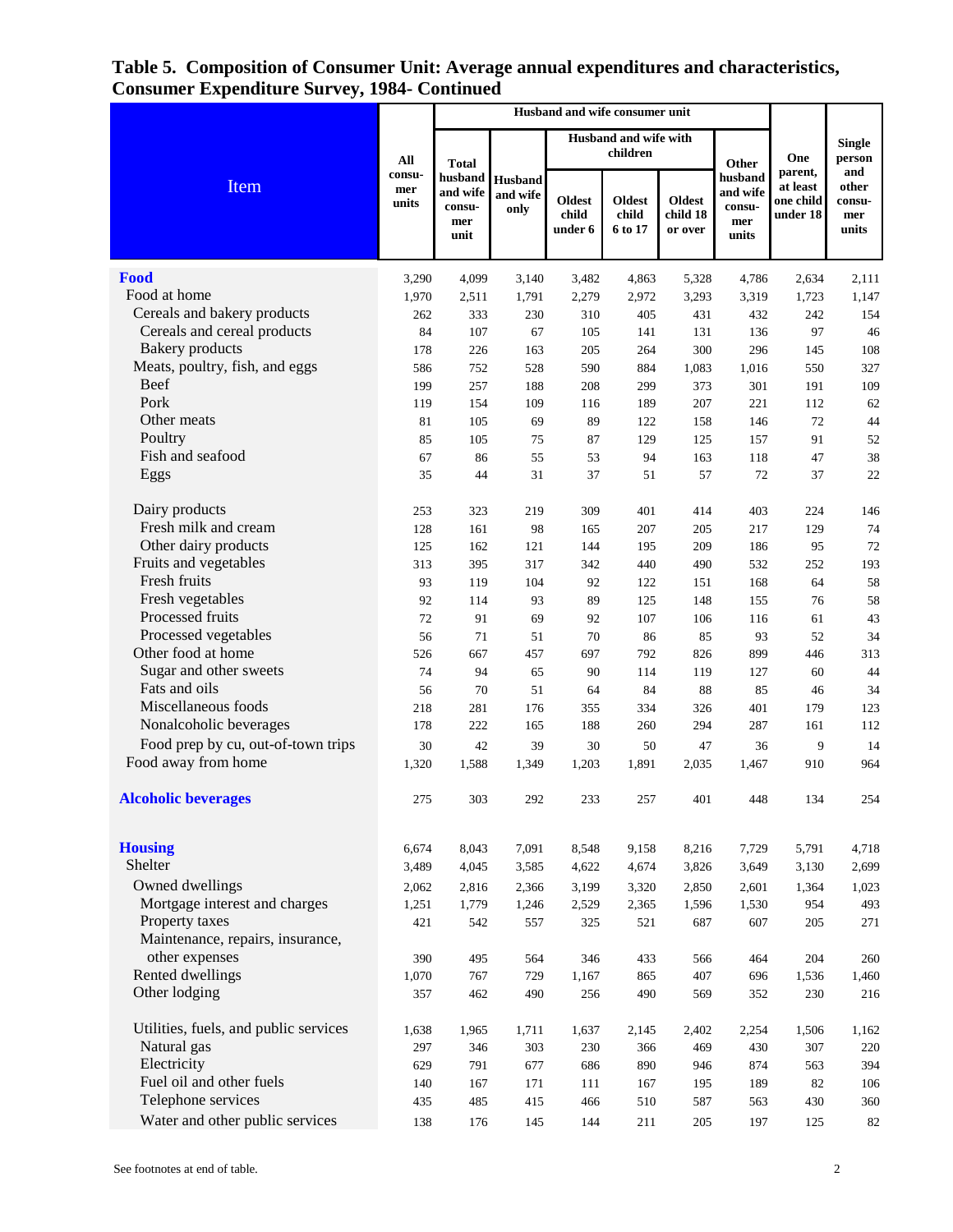## **Table 5. Composition of Consumer Unit: Average annual expenditures and characteristics, Consumer Expenditure Survey, 1984- Continued**  $\overline{ }$

| Соняинст Ехренании с эти усу, 1904      |                        |                                                              |                             |                                   |                                   |                                      |                                               |                                              |                                        |
|-----------------------------------------|------------------------|--------------------------------------------------------------|-----------------------------|-----------------------------------|-----------------------------------|--------------------------------------|-----------------------------------------------|----------------------------------------------|----------------------------------------|
| Item                                    | All                    | <b>Total</b><br>husband<br>and wife<br>consu-<br>mer<br>unit |                             |                                   | Husband and wife with<br>children |                                      | Other                                         | One                                          | <b>Single</b><br>person                |
|                                         | consu-<br>mer<br>units |                                                              | Husband<br>and wife<br>only | <b>Oldest</b><br>child<br>under 6 | <b>Oldest</b><br>child<br>6 to 17 | <b>Oldest</b><br>child 18<br>or over | husband<br>and wife<br>consu-<br>mer<br>units | parent,<br>at least<br>one child<br>under 18 | and<br>other<br>consu-<br>mer<br>units |
| Household operations                    | 315                    | 408                                                          | 309                         | 749                               | 490                               | 259                                  | 344                                           | 401                                          | 162                                    |
| Personal services                       | 128                    | 180                                                          | 35                          | 619                               | 269                               | 35                                   | 145                                           | 298                                          | $25\,$                                 |
| Other household expenses                | 187                    | 228                                                          | 274                         | 130                               | 221                               | 223                                  | 199                                           | 103                                          | 137                                    |
| Housekeeping supplies                   | 307                    | 395                                                          | 336                         | 420                               | 421                               | 453                                  | 439                                           | 194                                          | 183                                    |
| Laundry and cleaning supplies           | 87                     | 112                                                          | 81                          | 110                               | 135                               | 138                                  | 139                                           | 68                                           | 50                                     |
| Other household products                | 134                    | 178                                                          | 143                         | 224                               | 179                               | 206                                  | 204                                           | 79                                           | $72\,$                                 |
| Postage and stationery                  | 86                     | 105                                                          | 111                         | 86                                | 107                               | 110                                  | 97                                            | 47                                           | 62                                     |
| Household furnishings and equipment     | 926                    | 1,231                                                        | 1,149                       | 1,120                             | 1,429                             | 1,277                                | 1,042                                         | 560                                          | 512                                    |
| Household textiles                      | 86                     | 104                                                          | 101                         | 97                                | 117                               | 101                                  | 86                                            | 94                                           | 57                                     |
| Furniture                               | 270                    | 350                                                          | 373                         | 366                               | 362                               | 305                                  | 268                                           | 196                                          | 158                                    |
| Floor coverings                         | 78                     | 119                                                          | 89                          | 51                                | 221                               | 77                                   | 116                                           | 17                                           | $22\,$                                 |
| Major appliances                        | 143                    | 189                                                          | 186                         | 185                               | 185                               | 220                                  | 155                                           | 107                                          | 80                                     |
| Small appliances, miscellaneous         |                        |                                                              |                             |                                   |                                   |                                      |                                               |                                              |                                        |
| housewares                              | 67                     | 87                                                           | 85                          | 60                                | 90                                | 118                                  | 62                                            | 42                                           | 40                                     |
| Miscellaneous household equipment       | 282                    | 382                                                          | 315                         | 360                               | 454                               | 456                                  | 355                                           | 103                                          | 154                                    |
| <b>Apparel and services</b>             | 1,319                  | 1,619                                                        | 1,256                       | 1,545                             | 1,930                             | 1,917                                | 1,866                                         | 1,320                                        | 848                                    |
| Men and boys                            | 350                    | 450                                                          | 309                         | 392                               | 611                               | 560                                  | 462                                           | 301                                          | 199                                    |
| Men, 16 and over                        | 280                    | 353                                                          | 294                         | 307                               | 373                               | 497                                  | 369                                           | 156                                          | 183                                    |
| Boys, 2 to 15                           | 70                     | 97                                                           | 16                          | 84                                | 237                               | 63                                   | 92                                            | 145                                          | 16                                     |
| Women and girls                         | 524                    | 643                                                          | 552                         | 462                               | 760                               | 777                                  | 736                                           | 563                                          | 330                                    |
| Women, 16 and over                      | 444                    | 535                                                          | 538                         | 390                               | 484                               | 707                                  | 610                                           | 358                                          | 314                                    |
| Girls, 2 to 15                          | 79                     | 108                                                          | 14                          | 72                                | 275                               | 70                                   | 126                                           | 205                                          | 16                                     |
| Children under 2                        | 50                     | 74                                                           | 27                          | 286                               | 54                                | 31                                   | 96                                            | 40                                           | 14                                     |
| Footwear                                | 185                    | 223                                                          | 164                         | 192                               | 262                               | 272                                  | 334                                           | 247                                          | 115                                    |
| Other apparel products and services     | 211                    | 229                                                          | 203                         | 214                               | 243                               | 277                                  | 238                                           | 169                                          | 190                                    |
| <b>Transportation</b>                   | 4,304                  | 5,442                                                        | 4,602                       | 4,630                             | 5,513                             | 7,628                                | 6,191                                         | 2,812                                        | 2,802                                  |
| Vehicle purchases (net outlay)          | 1,813                  | 2,357                                                        | 1,961                       | 1,990                             | 2,299                             | 3,491                                | 2,789                                         | 1,113                                        | 1,093                                  |
| Cars and trucks, new                    | 1,030                  | 1,368                                                        | 1,269                       | 1,101                             | 1,328                             | 1,867                                | 1,409                                         | 565                                          | 588                                    |
| Cars and trucks, used                   | 756                    | 963                                                          | 680                         | 860                               | 948                               | 1,562                                | 1,348                                         | 536                                          | 476                                    |
| Other vehicles                          | 27                     | $27\,$                                                       | 12                          | 30                                | $22\,$                            | 62                                   | 32                                            | 11                                           | 29                                     |
| Gasoline and motor oil                  | 1,058                  | 1,338                                                        | 1,068                       | 1,224                             | 1,423                             | 1,823                                | 1,564                                         | 701                                          | 687                                    |
| Other vehicle expenses                  | 1,178                  | 1,474                                                        | 1,260                       | 1,240                             | 1,557                             | 1,984                                | 1,592                                         | 798                                          | 785                                    |
| Vehicle finance charges                 | 213                    | 286                                                          | 208                         | 259                               | 340                               | 378                                  | 348                                           | 143                                          | 112                                    |
| Maintenance and repairs                 | 481                    | 573                                                          | 514                         | 497                               | 595                               | 729                                  | 590                                           | 332                                          | 365                                    |
| Vehicle insurance                       | 349                    | 445                                                          | 385                         | 352                               | 415                               | 684                                  | 510                                           | 230                                          | 221                                    |
| Vehicle rental, leases, licenses, other |                        |                                                              |                             |                                   |                                   |                                      |                                               |                                              |                                        |
| charges                                 | 134                    | 170                                                          | 153                         | 132                               | 207                               | 193                                  | 144                                           | 94                                           | 87                                     |
| Public transportation                   | 255                    | 272                                                          | 313                         | 176                               | 234                               | 330                                  | 246                                           | 200                                          | 238                                    |
| <b>Health care</b>                      | 1,049                  | 1,318                                                        | 1,455                       | 1,023                             | 1,157                             | 1,451                                | 1,416                                         | 587                                          | 709                                    |
| Health insurance                        | 370                    | 473                                                          | 579                         | 325                               | 370                               | 484                                  | 527                                           | 179                                          | 242                                    |
| Medical services                        | 454                    | 576                                                          | 536                         | 538                               | 588                               | 673                                  | 597                                           | 306                                          | 292                                    |
| Drugs                                   | 167                    | 201                                                          | 250                         | $125\,$                           | 146                               | 218                                  | 240                                           | 74                                           | 128                                    |
| Medical supplies                        | $58\,$                 | 68                                                           | 90                          | 35                                | 53                                | $76\,$                               | 52                                            | $28\,$                                       | $47\,$                                 |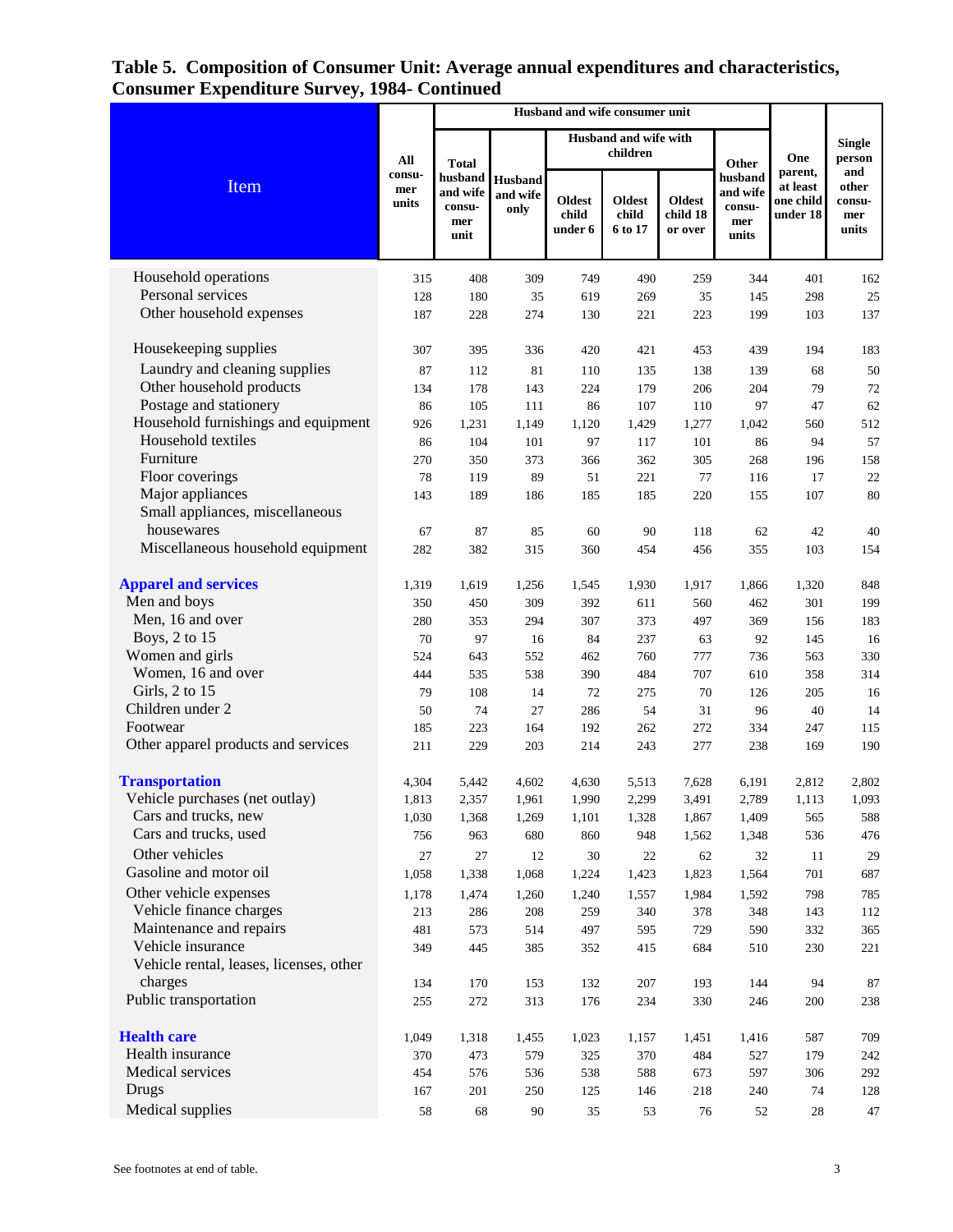# **Table 5. Composition of Consumer Unit: Average annual expenditures and characteristics, Consumer Expenditure Survey, 1984- Continued**

|                                                                     | Husband and wife consumer unit |                                              |                             |                                   |                                   |                                      |                                               |                                              |                                        |
|---------------------------------------------------------------------|--------------------------------|----------------------------------------------|-----------------------------|-----------------------------------|-----------------------------------|--------------------------------------|-----------------------------------------------|----------------------------------------------|----------------------------------------|
| Item                                                                | All                            | <b>Total</b>                                 |                             |                                   | Husband and wife with<br>children |                                      | Other                                         | One                                          | <b>Single</b><br>person                |
|                                                                     | consu-<br>mer<br>units         | husband<br>and wife<br>consu-<br>mer<br>unit | Husband<br>and wife<br>only | <b>Oldest</b><br>child<br>under 6 | Oldest<br>child<br>6 to 17        | <b>Oldest</b><br>child 18<br>or over | husband<br>and wife<br>consu-<br>mer<br>units | parent,<br>at least<br>one child<br>under 18 | and<br>other<br>consu-<br>mer<br>units |
|                                                                     |                                |                                              |                             |                                   |                                   |                                      |                                               |                                              |                                        |
| <b>Entertainment</b>                                                | 1,055                          | 1,339                                        | 1,050                       | 1,176                             | 1,795                             | 1,491                                | 1,173                                         | 699                                          | 677                                    |
| Fees and admissions                                                 | 313                            | 379                                          | 338                         | 239                               | 490                               | 455                                  | 289                                           | 250                                          | 223                                    |
| Television, radios, sound equipment                                 | 322                            | 390                                          | 292                         | 312                               | 567                               | 397                                  | 382                                           | 210                                          | 235                                    |
| Pets, toys, and playground equipment                                | 190                            | 248                                          | 185                         | 290                               | 330                               | 213                                  | 280                                           | 159                                          | 106                                    |
| Other supplies, equipment, and services                             | 230                            | 322                                          | 235                         | 335                               | 409                               | 425                                  | 222                                           | 80                                           | 113                                    |
| <b>Personal care products and services</b>                          | 289                            | 359                                          | 318                         | 286                               | 391                               | 469                                  | 359                                           | 228                                          | 188                                    |
| <b>Reading</b>                                                      | 132                            | 155                                          | 150                         | 134                               | 161                               | 182                                  | 137                                           | 86                                           | 104                                    |
| <b>Education</b>                                                    | 303                            | 348                                          | 208                         | 100                               | 408                               | 824                                  | 265                                           | 295                                          | 237                                    |
| <b>Tobacco products and smoking</b>                                 |                                |                                              |                             |                                   |                                   |                                      |                                               |                                              |                                        |
| supplies                                                            | 228                            | 274                                          | 235                         | 224                               | 279                               | 349                                  | 381                                           | 191                                          | 165                                    |
| <b>Miscellaneous</b>                                                | 451                            | 474                                          | 375                         | 550                               | 519                               | 522                                  | 576                                           | 380                                          | 429                                    |
| <b>Cash contributions</b>                                           | 706                            | 859                                          | 883                         | 489                               | 748                               | 1,330                                | 775                                           | 693                                          | 475                                    |
| <b>Personal insurance and pensions</b>                              | 1,897                          | 2,532                                        | 2,093                       | 2,376                             | 2,792                             | 3,314                                | 2,463                                         | 988                                          | 1,071                                  |
| Life and other personal insurance                                   | 300                            | 413                                          | 358                         | 352                               | 463                               | 484                                  | 470                                           | 154                                          | 150                                    |
| Pensions and Social Security                                        | 1,598                          | 2,119                                        | 1,735                       | 2,024                             | 2,329                             | 2,830                                | 1,993                                         | 835                                          | 921                                    |
| Sources of income and taxes: 1                                      |                                |                                              |                             |                                   |                                   |                                      |                                               |                                              |                                        |
| <b>Money income before taxes</b>                                    | 23,464                         | 29,360                                       | 25,899                      | 27,290                            | 31,034                            | 36,306                               | 29,659                                        | 14,969                                       | 15,809                                 |
| Wages and salaries                                                  | 18,178                         | 23,510                                       | 17,103                      | 25,169                            | 28,610                            | 29,490                               | 21,748                                        | 11,232                                       | 11,145                                 |
| Self-employment income<br>Social Security, private and              | 1,123                          | 1,499                                        | 1,345                       | 1,178                             | 734                               | 2,926                                | 2,477                                         | 451                                          | 654                                    |
| government retirement                                               | 2,420                          | 2,668                                        | 5,311                       | 48                                | 359                               | 2,225                                | 3,318                                         | 695                                          | 2,306                                  |
| Interest, dividends, rental income, other<br>property income        | 938                            | 984                                          | 1,643                       | 284                               | 583                               | 806                                  | 775                                           | 237                                          | 974                                    |
| Unemployment and workers'                                           |                                |                                              |                             |                                   |                                   |                                      |                                               |                                              |                                        |
| compensation, veterans' benefits<br>Public assistance, supplemental | 282                            | 369                                          | 275                         | 317                               | 350                               | 545                                  | 612                                           | 154                                          | 169                                    |
| security income, food stamps                                        | 252                            | 153                                          | 54                          | 124                               | 191                               | 137                                  | 580                                           | 1,284                                        | 245                                    |
| Regular contributions for support                                   | 191                            | 98                                           | 91                          | 90                                | 115                               | 113                                  | 56                                            | 878                                          | 227                                    |
| Other income                                                        | 81                             | 80                                           | 77                          | 80                                | 91                                | 63                                   | 93                                            | 40                                           | 89                                     |
| Personal taxes <sup>1</sup>                                         | 2,227                          | 2,735                                        | 2,412                       | 2,629                             | 2,894                             | 3,400                                | 2,564                                         | 987                                          | 1,645                                  |
| Federal income taxes                                                | 1,733                          | 2,113                                        | 1,868                       | 2,005                             | 2,231                             | 2,651                                | 1,981                                         | 793                                          | 1,298                                  |
| State and local income taxes                                        | 431                            | 538                                          | 457                         | 578                               | 575                               | 636                                  | 539                                           | 180                                          | 305                                    |
| Other taxes                                                         | 63                             | 83                                           | $\bf 88$                    | 46                                | 89                                | 112                                  | 44                                            | 14                                           | 41                                     |